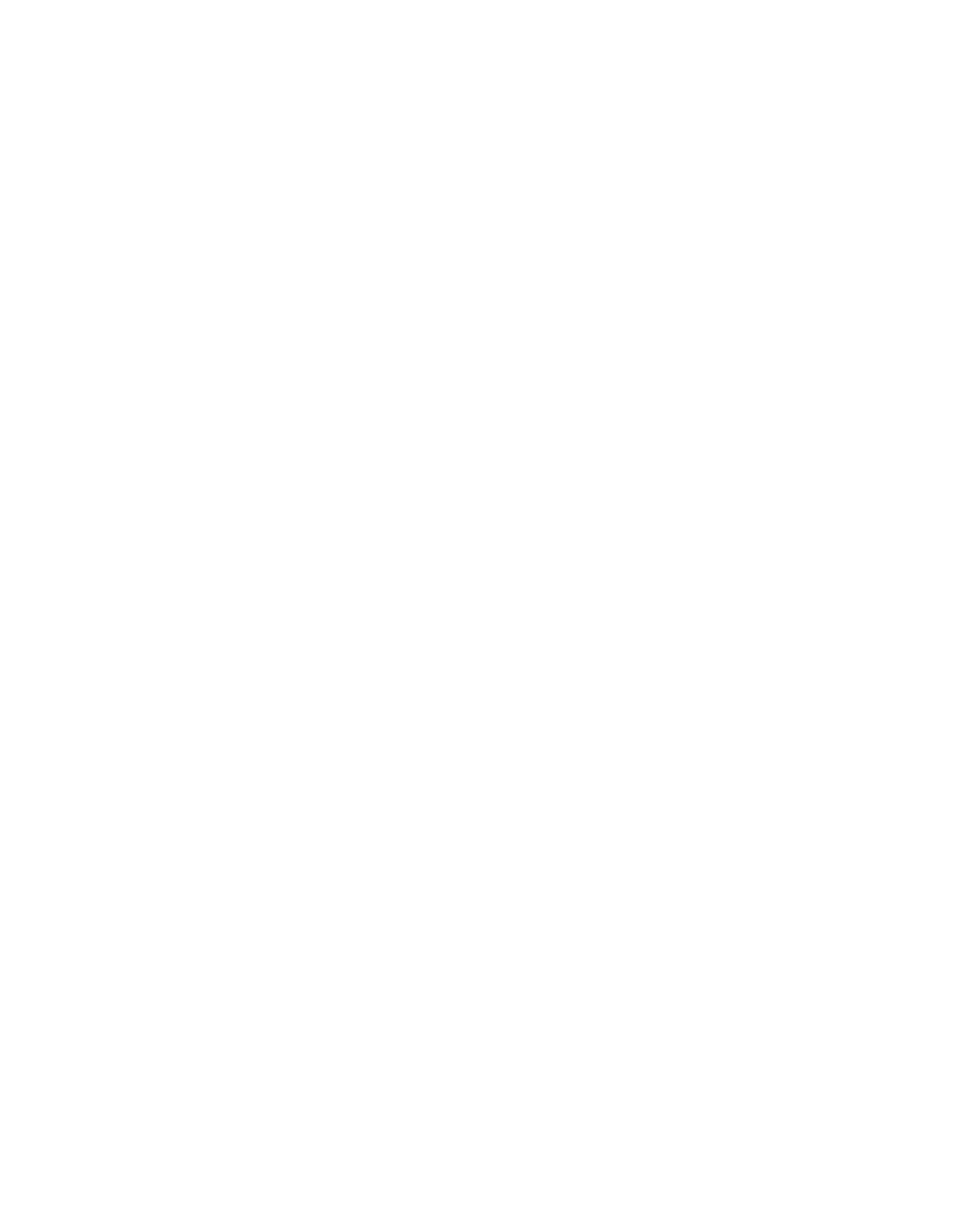## **Chapter VIII: National Accounts**

 This chapter provides data on the gross domestic product (GDP) of ESCWA member countries at current prices in national currencies and in United States dollars at constant 2000 prices. It includes major economic indicators, such as real GDP growth rates, GDP per capita rates and GDP growth rates at constant 2000 prices.

 Table VIII-1 contains estimates of annual real GDP growth rates for the world and ESCWA region for the period 2007-2012.

 Table VIII-2 deals with GDP in ESCWA member countries at current prices in national currencies for the period 2007-2011, while table VIII-3 deals with GDP at current prices in US dollars for the same period.

 Table VIII-4 illustrates GDP in ESCWA member countries at constant 2000 prices for the period 2007-2011. Table VIII-5 presents GDP per capita in member countries at constant 2000 prices for that same period.

 Table VIII-6 includes data on growth rates of real GDP in ESCWA member countries for the period 2007-2011, and table VIII-7 provides the real GDP per capita growth rates for that same period.

## **الفصل الثامن: الحسابات القومية**

 يتضمن ھذا الفصل بيانات عن الناتج المحلي اإلجمالي في بلدان اإلسكوا باألسعار الجارية بالعمالت المحلية، وباألسعار الثابتة لعام 2000 بالدوالر األمريكي. كما يتضمن عددا من المؤشرات االقتصادية الھامة، مثل معدالت نمو الناتج المحلي اإلجمالي الحقيقي، ونصيب الفرد من الناتج المحلي اإلجمالي، ومعدالت نمو الناتج المحلي اإلجمالي باألسعار الثابتة لعام .2000

ويتضمن الجدول VIII-1 تقديرات للمعدلات السنوية لنمو الناتج المحلي اإلجمالي الحقيقي في العالم ومنطقة اإلسكوا للفترة .2012-2007

ويعرض الجدول VIII-2 بيانات عن الناتج المحلي اإلجمالي في بلدان اإلسكوا باألسعار الجارية بالعمالت المحلية للفترة ،2011-2007 بينما يتضمن الجدول -3VIII معلومات عن الناتج المحلي اإلجمالي باألسعار الجارية للدوالر األمريكي في الفترة نفسھا.

ويتضمن الجدول 4-VIII بيانات عن الناتج المحلي اإلجمالي في بلدان اإلسكوا باألسعار الثابتة لعام 2000 خالل الفترة ،2011-2007 في حين يتناول الجدول VIII-5 نصيب الفرد من الناتج المحلي اإلجمالي باألسعار الثابتة لعام 2000 خالل الفترة نفسھا.

ويتضمن الجدول VIII-6 بيانات عن معدلات نمو الناتج المحلي اإلجمالي الحقيقي في بلدان اإلسكوا للفترة ،2011-2007 في حين يتناول الجدول -7VIII معدالت نمو نصيب الفرد من الناتج المحلي اإلجمالي الحقيقي خالل الفترة نفسھا.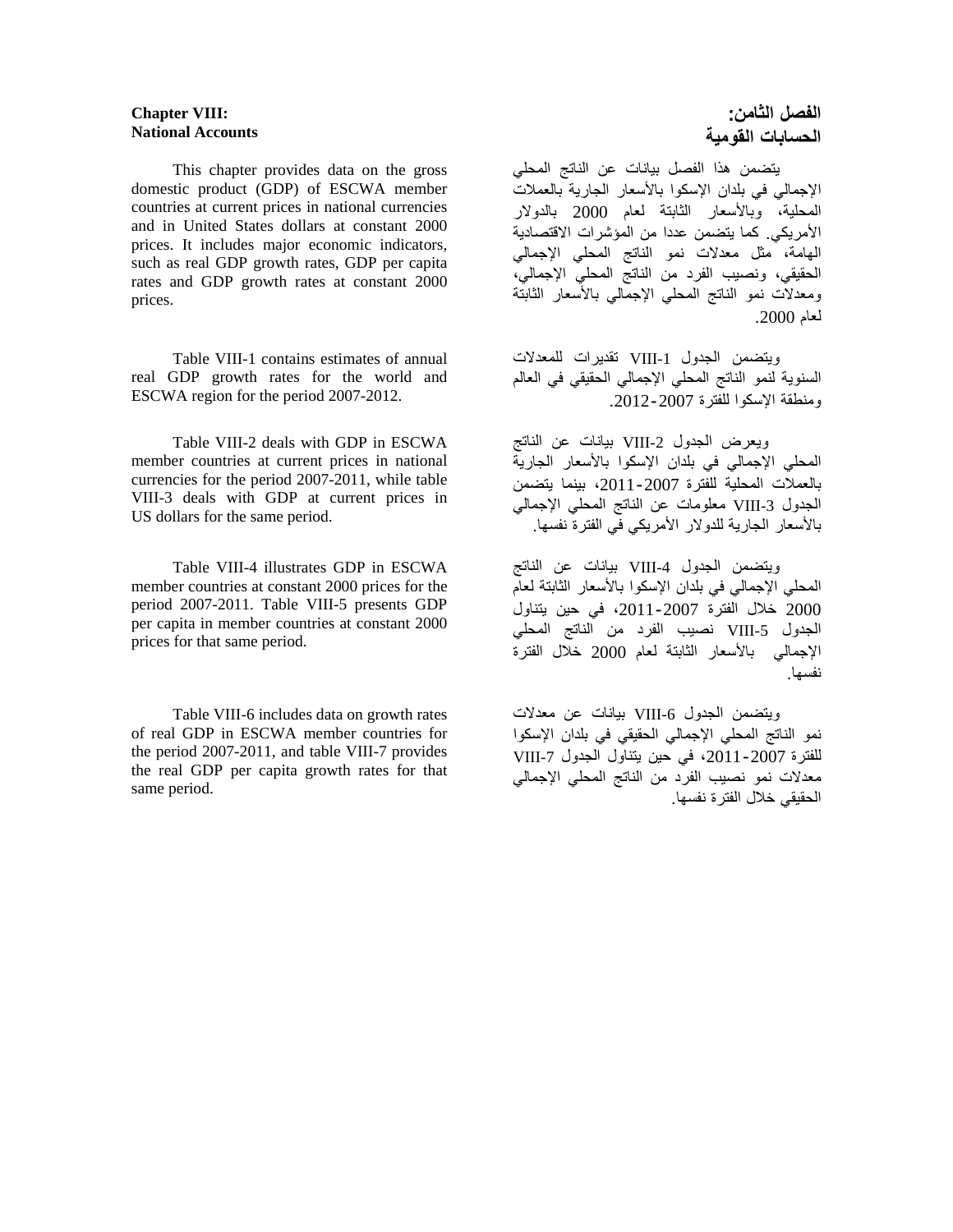List of sources:

فائمة المصادر

| Main source                                                                                                                                                                    | المصدر الأساسى                                                                                  |            |               |           |             |
|--------------------------------------------------------------------------------------------------------------------------------------------------------------------------------|-------------------------------------------------------------------------------------------------|------------|---------------|-----------|-------------|
| Some replies to the Questionnaires of ESCWA National<br>Accounts, No. 32, that were sent to the National<br>Statistical Offices of ESOWA Member countries during<br>July 2012. | Þ                                                                                               | ρ<br>.2012 | M<br>$\prime$ | C<br>Q    | M<br>Þ<br>C |
| Bahrain                                                                                                                                                                        |                                                                                                 |            |               |           |             |
| Central Informatics Organization, National Accounts<br>2011.                                                                                                                   |                                                                                                 |            |               |           | .2011       |
| Lebanon                                                                                                                                                                        |                                                                                                 |            |               |           |             |
| Presidency of the Council of Ministers, Economic<br>Accounts of Lebanon 1997-2010, May 2012.                                                                                   | М                                                                                               | .2012      | $\prime$      | 2010-1997 |             |
| Oman                                                                                                                                                                           |                                                                                                 |            |               |           |             |
| Ministry of National Economy, Statistical Yearbook<br>2011.                                                                                                                    | С                                                                                               |            |               | М         | .2011       |
| Palestine                                                                                                                                                                      |                                                                                                 |            |               |           |             |
| Palestinian Central Bureau of Statistics website.                                                                                                                              | موقع الجهاز المركزي للإحصاء الفلسطيني.                                                          |            |               |           |             |
| Qatar                                                                                                                                                                          |                                                                                                 |            |               |           | قطر         |
| Qatar Central Bank, Annual report 2011.<br>Window on Economic Statistics in Qatar, 2012                                                                                        | مصرف قطر المركزي، النقرير السنوي <u>2011</u> .<br>نافذة إحصائية على الإقتصاد القطري <u>2012</u> |            |               |           |             |
| المملكة العربية السعودية<br>Saudi Arabia                                                                                                                                       |                                                                                                 |            |               |           |             |
| Central Department of Statistics and Information<br>موقع مصلحة الإحصاءات العامة والمعلومات<br>Website.                                                                         |                                                                                                 |            |               |           |             |

The Sudan